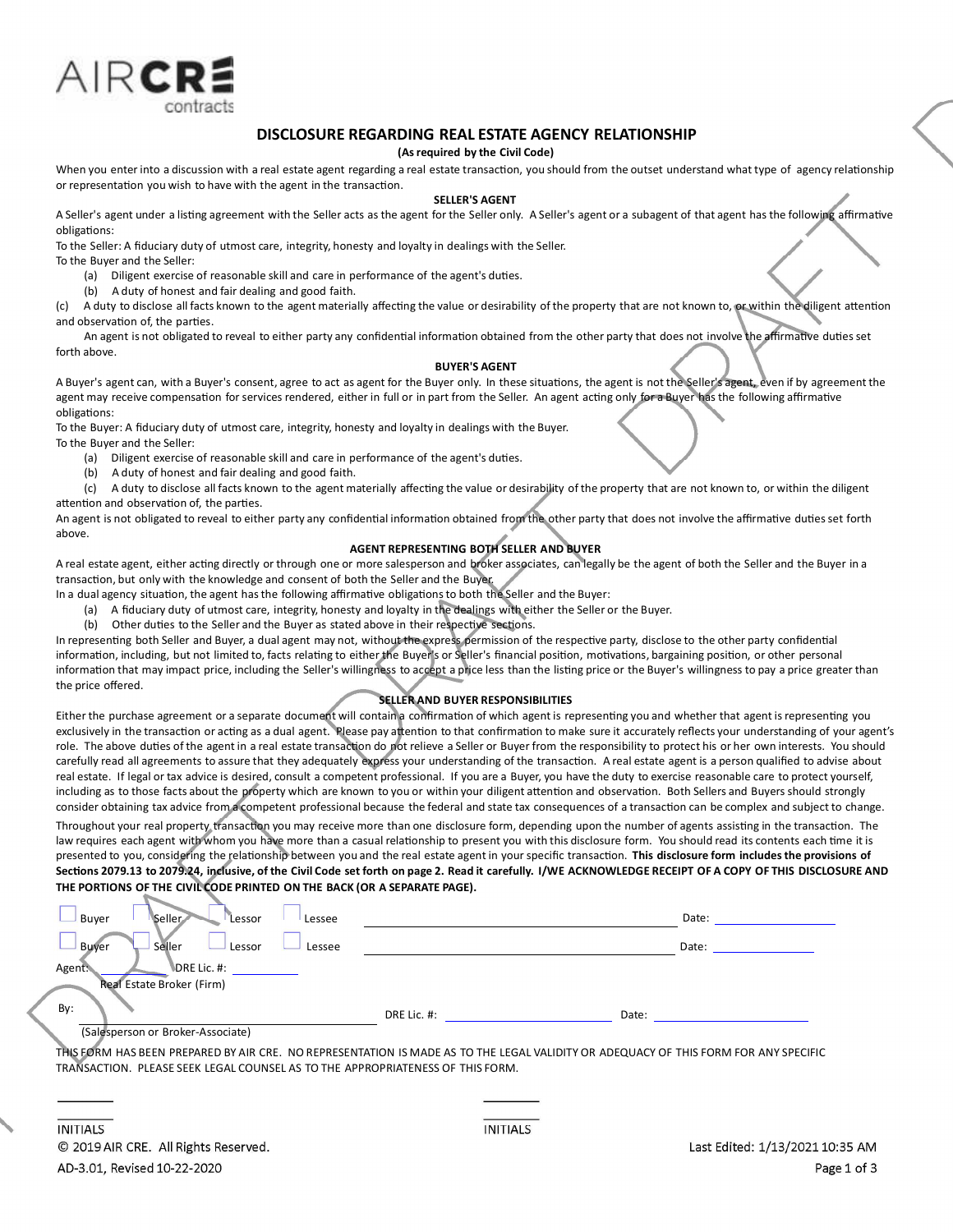## **DISCLOSURE REGARDINGREAL ESTATE AGENCY RELATIONSHIP CIVIL CODE SECTIONS 2079.13 THROUGH 2079.24 (2079.16 APPEARS ONTHE FRONT)**

**2079.13**. As used in Sections 2079.7 and 2079.14 to 2079.24, inclusive, the following terms have the following meanings:

(a) "Agent" means a person acting under provisions of Title 9 (commencing with Section 2295) in a real property transaction, and includes a person who is licensed as a real estate broker under Chapter 3 (commencing with Section 10130) of Part 1 of Division 4 of the Business and Professions Code, and under whose license a listing is executed or an offer to purchase is obtained. The agent in the real property transaction bears responsibility for that agent's salespersons or broker associates who perform as agents of the agent. When a salesperson or broker associate owes a duty to any principal, or to any buyer or seller who is not a principal, in a real property transaction, that duty is equivalent to the duty owed to that party by the broker for whom the salesperson or broker associate functions. (b) "Buyer" means a transferee in a real property transaction, and includes a person who executes an offer to purchase real property from a seller through an agent, or who seeks the services of an agent in more than a casual, transitory, or preliminary manner, with the object of entering into a real property transaction. "Buyer" includes vendee or lessee of real property. (c) "Commercial real property" means all real property in the state, except (1) single-family residential real property, (2) dwelling units made subject to Chapter 2 (commencing with Section 1940) of Title 5, (3) a mobilehome, as defined in Section 798.3, (4) vacant land, or (5) a recreational vehicle, as defined in Section 799.29. (d) "Dual agent" means an agent acting, either directly or through a salesperson or broker associate, as agent for both the seller and the buyer in a real property transaction. (e) "Listing agreement" means a written contract between a seller of real property and an agent, by which the agent has been authorized to sell the real property or to find or obtain a buyer, including rendering other services for which a real estate license is required to the seller pursuant to the terms of the agreement. **(f)** "Seller's agent" means a person who has obtained a listing of real property to act as an agent for compensation. **(g)** "Listing price" is the amount expressed in dollars specified in the listing for which the seller is willing to sell the real property through the seller's agent. (h) "Offering price" is the amount expressed in dollars specified in an offer to purchase for which the buyer is willing to buy the real property. (i) "Offer to purchase" means a written contract executed by a buyer acting through a buyer's agent that becomes the contract for the sale of the real property upon acceptance by the seller. (j) "Real property" means any estate specified by subdivision (1) or (2) of Section 761 in property, and includes (1) single-family residential property, (2) multiunit residential property with more than four dwelling units, (3) commercial real property, (4) vacant land, (5) a ground lease coupled with improvements, or (6) a manufactured home as defined in Section 18007 of the Health and Safety Code, or a mobilehome as defined in Section 18008 of the Health and Safety Code, when offered for sale or sold through an agent pursuant to the authority contained in Section 10131.6 of the Business and Professions Code. (k) "Real property transaction" means a transaction for the sale of real property in which an agent is retained by a buyer, seller, or both a buyer and seller to act in that transaction, and includes a listing or an offer to purchase. (I) "Sell," "sale," or "sold" refers to a transaction for the transfer of real property from the seller to the buyer and includes exchanges of real property between the seller and buyer, transactions for the creation of a real property sales contract within the meaning of Section 2985, and transactions for the creation of a leasehold exceeding one year's duration. (m) "Seller" means the transferor in a real property transaction and includes an owner who lists real property with an agent, whether or not a transfer results, or who receives an offer to purchase real property of which he or she is the owner from an agent on behalf of another. "Seller" includes both a vendor and a lessor of real property. (n) "Buyer's agent" means an agent who represents a buyer in a real property transaction.

2079.14. A seller's agent and buyer's agent shall provide the seller and buyer in a real property transaction with a copy of the disclosure form specified in Section 2079.16, and shall obtain a signed acknowledgment of receipt from that seller and buyer, except as provided in Section 2079.15, as follows: (a) The seller's agent, if any, shall provide the disclosure form to the seller prior to entering into the listing agreement. (b) The buyer's agent shall provide the disclosure form to the buyer as soon as practicable prior to execution of the buyer's offer to purchase. If the offer to purchase is not prepared by the buyer's agent, the buyer's agent shall present the disclosure form to the buyer not later than the next business day after receiving the offer to purchase from the buyer.

2079.15. In any circumstance in which the seller or buyer refuses to sign an acknowledgment of receipt pursuant to Section 2079.14, the agent shall set forth, sign, and date a written declaration of the facts of the refusal.

### **2079.16** Reproduced on Page 1 of this AD form.

2079.17(a) As soon as practicable, the buyer's agent shall disclose to the buyer and seller whether the agent is acting in the real property transaction as the buyer's agent, or as a dual agent representing both the buyer and the seller. This relationship shall be confirmed in the contract to purchase and sell real property or in a separate writing executed or acknowledged by the seller, the buyer, and the buyer's agent prior to or coincident with execution of that contract by the buyer and the seller, respectively. (b) As soon as practicable, the seller's agent shall disclose to the seller whether the seller's agent is acting in the real property transaction as the seller's agent, or as a dual agent representing both the buyer and seller. This relationship shall be confirmed in the contract to purchase and sell real property or in a separate writing executed or acknowledged by the seller and the seller's agent prior to or coincident with the execution of that contract by the seller. **(C)** CONFIRMATION: The following agency relationships are confirmed for this transaction.

Is the broker of (check one):  $\Box$  the seller; or  $\Box$  both the buyer and seller. (dual agent)

Seller's Agent DO NOT COMPLETE, SAMPLE ONLY License Number

|  |  | Is (check one): □ the Seller's Agent. (salesperson or broker associate); or □ both the Buyer's Agent and the Seller's Agent. (dual agent) |  |
|--|--|-------------------------------------------------------------------------------------------------------------------------------------------|--|
|--|--|-------------------------------------------------------------------------------------------------------------------------------------------|--|

Buyer's Brokerage Firm DO NOT COMPLETE, SAMPLE ONLY License Number

Is the broker of (check one):  $\Box$  the buyer; or  $\Box$  both the buyer and seller. (dual agent)

Buyer's Agent DO NOT COMPLETE, SAMPLE ONLY License Number

Is (check one):  $\Box$  the Buyer's Agent. (salesperson or broker associate); or  $\Box$  both the Buyer's Agent and the Seller's Agent. (dual agent)

(d) The disclosures and confirmation required by this section shall be in addition to the disclosure required by Section 2079.14. An agent's duty to provide disclosure and confirmation of representation in this section may be performed by a real estate salesperson or broker associate affiliated with that broker.

2079.18 (Repealed pursuant to AB-1289, 2017-18 California Legislative session)

2079.19 The payment of compensation or the obligation to pay compensation to an agent by the seller or buyer is not necessarily determinative of a particular agency relationship between an agent and the seller or buyer. A listing agent and a selling agent may agree to share any compensation or commission paid, or any right to any compensation or commission for which an obligation arises as the result of a real estate transaction, and the terms of any such agreement shall not necessarily be determinative of a particular relationship.

**2079.20** Nothing in this article prevents an agent from selecting, as a condition of the agent's employment, a specific form of agency relationship not specifically